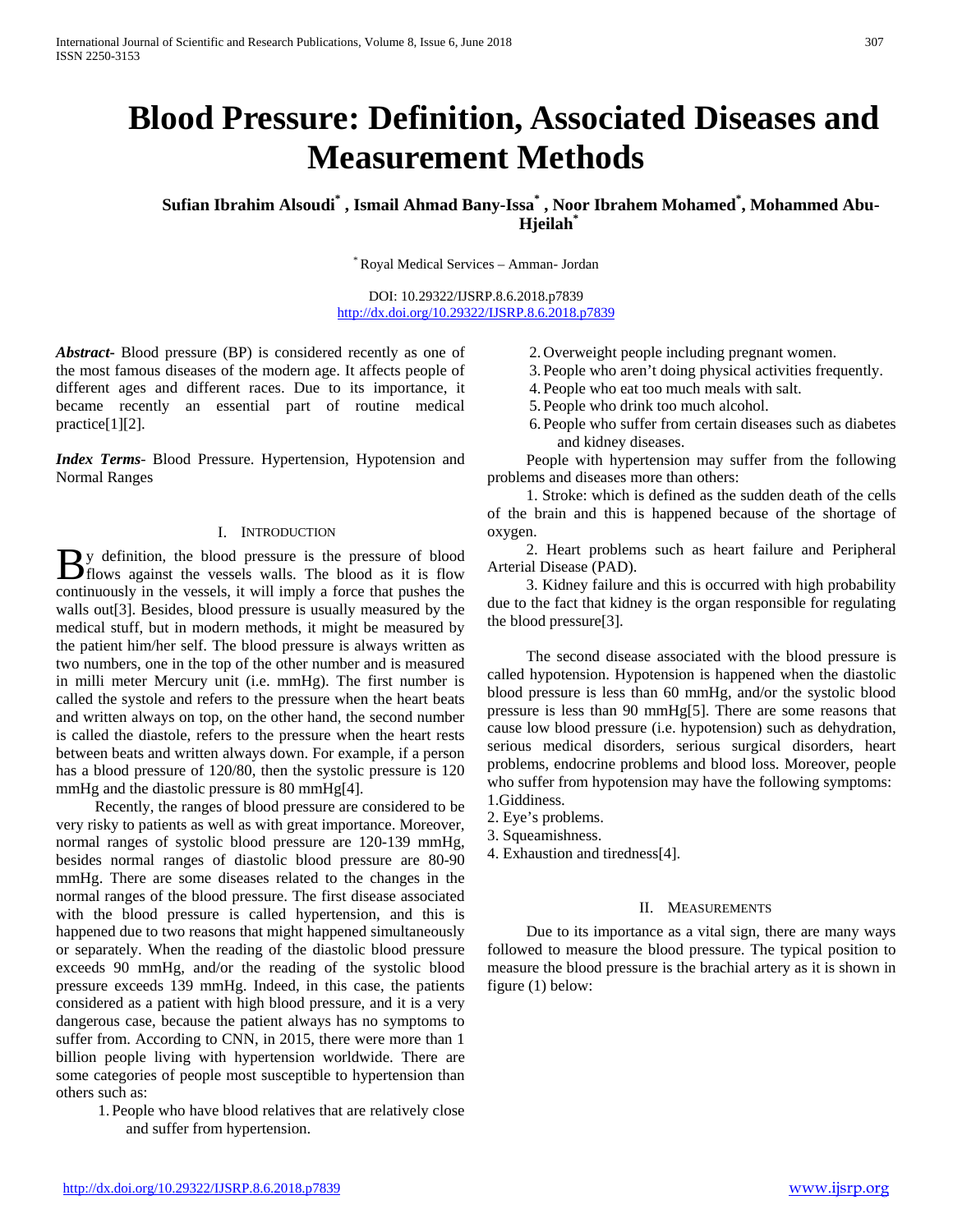

**Fig (1): The Brachial Artery**

 One of the eldest ways to measure the blood pressure is by using the auscultatory method. It was invented before more than 100 years. This method depends primarily in the Korotkoff's sound. The readings are taken mainly using the intra-arterial pressure, so when the reading is less than the intra-arterial pressure, then it is a systolic pressure whereas when the pressure is higher than the intra-arterial pressure it is a diastolic pressure. The diastolic pressure is the main challenge for this method, as there is no agreement to what phase the Korotkoff sound must be used $[6]$ [7].

 Another way to measure the blood pressure is by using the oscillometric technique. The establisher for this techniques is the well-known Marey and this invention was exactly happened in 1876[8]. In this method the oscillation starts when the systolic pressure begins and continue below diastolic. The main limitation for this method is the movement artifacts and this is happened while the patient is doing the physical activities [9].

 Recently, ambulatory blood pressure (ABP) is considered as one of the modern techniques to measure the blood pressure. The person can perform his/her normal life while wearing the equipment involved with this technique. In this method, a small digital blood pressure device is equipped to a belt around the body, simultaneously a cuff around the upper arm is connected to the device. Using this method, the blood pressure is measured in regularized intervals during the day. The doctors may ask for this method to measure the blood pressure due to the following reasons:

- 1. White Coat Effect.
- 2. To see how the medications work with the patient over 24 hours.

 The main advantage for this method that the blood pressure can be measured without the presence of any of the medical staff. The patient has just to wear the device around the body. Not only this, the patient can also do his/her usual works and even sleep with it.

 The ultrasound technique is also used as a modern method to measure the blood pressure. In this method an ultrasound transmitter as well as an ultrasound receiver are placed over the brachial artery under a sphygmomanometer cuff. When the cuff is deflated, the arterial wall will move at systolic pressure making a Doppler phase change in the reflected ultrasound, while the diastolic pressure is registered as the stage at which decrease of arterial motion happens[10].

 Penaz invented the motivating method of the finger cuff. This method depends on the photo-plethysmograph which is put under a pressure cuff. In this method the arterial pulsation is registered and the output of the photo-plethysmograph is used to begin a servo-loop, which rapidly alters the cuff pressure to keep the output constant [11]. In this method, the cuff can be kept inflated for about 2 hours, not only this, the oscillations of pressure in the cuff have been found to simulate the intra arterial pressure wave in most subjects.

 It is very important to mention that there are some sources of error associated with measurements from the upper arm such as:

- 1. Effects of position. Researchers always recommend measuring the blood pressure while the patient is setting down.
- 2. The position of the arm.
- 3. Cuff inflation hypertension
- 4. Cuff size: It is so relative to the diameter of the arm. However, if the size of the cuff is too small and tied very well, then the result will be an overestimation of the pressure. In the other hand, when the cuff is large, then the stethoscope will not detect the Korotkoff's sounds precisely[12].

 The American heart Association (AHA) recommends several sizes to the cuff according to the size of the arm. AHA recommends using the newborn cuff, which has the following features:

- 1. Arm circumference is less than 6 cm.
- 2. The bladder width is 3 cm and the length are 6 cm.

 Another type of cuffs is the infant cuff, which is characterized by having the next features:

- 1. Arm circumference is in the interval of 6- 15 cm.
- 2. The bladder width is 5 cm and the length are 15 cm.

 There are other types of cuffs such as child cuff, small adult, adult, large adult and adult thigh, each of which is with certain specifications and features.

# III. RESULTS AND DISCUSSIONS

 This paper provides clear definitions about the blood pressure from several different resources. It also presents some of the defects associated with the blood pressure and the people more susceptible to these defects more than others. In addition, this paper provides several measurements used to measure the blood pressure and the sizes of cuffs recommended by the AHA.

### **REFERENCES**

- [1] Kellett, J. and F. Sebat, Make vital signs great again–A call for action. European journal of internal medicine, 2017. 45: p. 13-19.
- [2] Forkan, A.R.M., I. Khalil, and M. Atiquzzaman, ViSiBiD: A learning model for early discovery and real-time prediction of severe clinical events using vital signs as big data. Computer Networks, 2017. 113: p. 244-257.
- [3] Association, A.H., What is high blood pressure? South Carolina State Documents Depository, 2017.